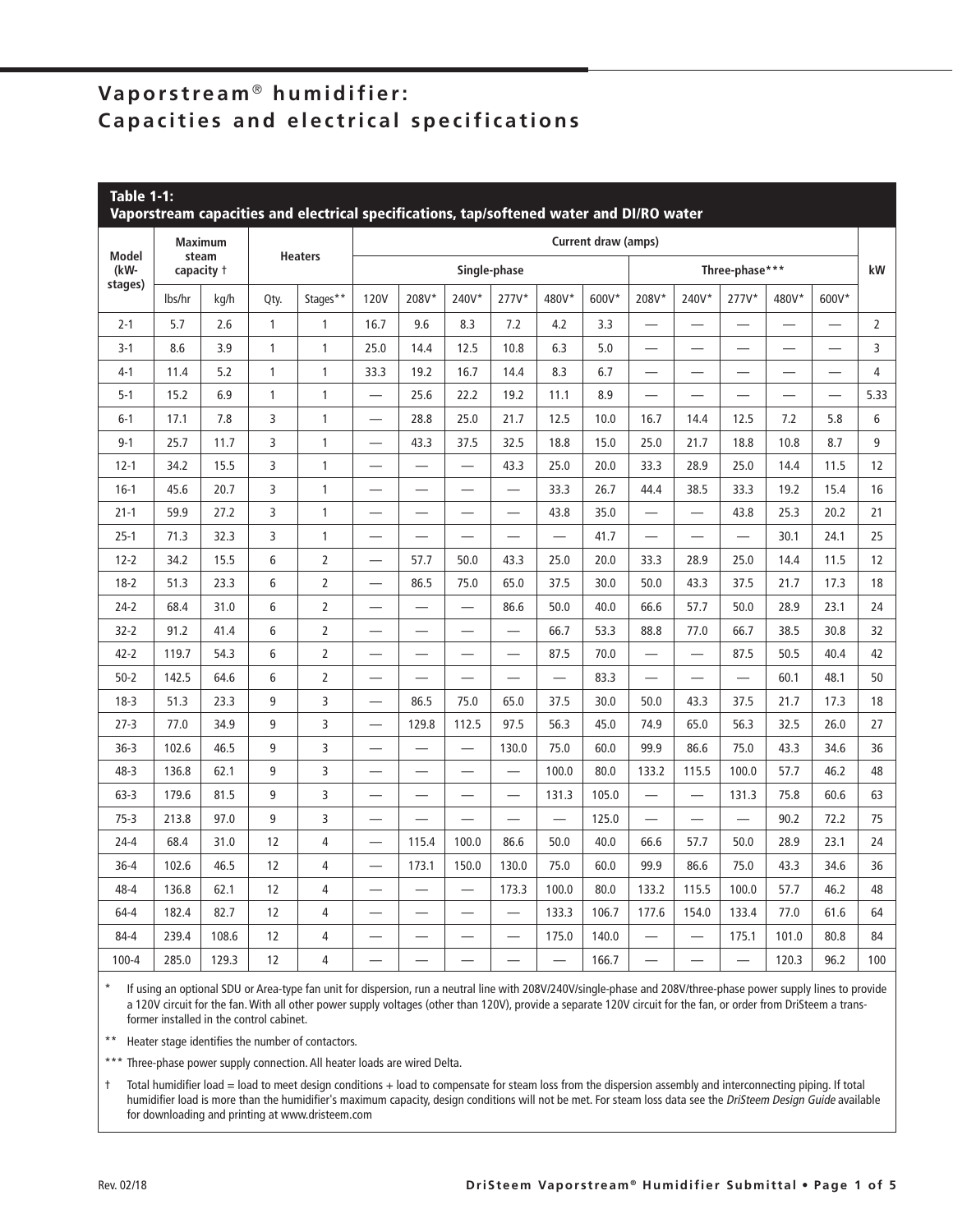## **Vaporstream humidifier: Dimensions**



#### **Table 2-1:**

|                                                  |                                     | Without mounted control cabinet |            |        |                |            |                 |  |  |  |  |
|--------------------------------------------------|-------------------------------------|---------------------------------|------------|--------|----------------|------------|-----------------|--|--|--|--|
| Model (kW - stages)                              |                                     |                                 | A (length) |        | B (width)      | C (height) |                 |  |  |  |  |
|                                                  |                                     | inches                          | mm         | inches | mm             | inches     | mm              |  |  |  |  |
| $2-1, 3-1, 4-1, 5-1$                             |                                     | 16.52                           | 420        | 26.00  | 660            | 18.88      | 480             |  |  |  |  |
| 6-1, 9-1, 12-1, 16-1, 21-1, 25-1                 |                                     | 22.25                           | 565        | 22.00  | 559            | 18.88      | 480             |  |  |  |  |
| 12-2, 18-2, 24-2, 32-2, 42-2, 50-2               |                                     | 29.72                           | 755        | 22.00  | 559            | 18.88      | 480             |  |  |  |  |
| 18-3, 27-3, 36-3, 48-3, 63-3, 75-3               |                                     | 37.22                           | 945        | 22.00  | 559            | 18.88      | 480             |  |  |  |  |
| 24-4, 36-4, 48-4, 64-4, 84-4, 100-4              |                                     | 44.72                           | 1136       | 22.00  | 559            | 18.88      | 480             |  |  |  |  |
|                                                  | With mounted control cabinet option |                                 |            |        |                |            |                 |  |  |  |  |
| Model (kW - stages)                              | Max. control                        | A' (length 2)                   |            |        | $B'$ (width 2) |            | $C'$ (height 2) |  |  |  |  |
|                                                  | cabinet size                        | inches                          | mm         | inches | mm             | inches     | mm              |  |  |  |  |
| $2-1, 3-1, 4-1, 5-1$                             | M                                   | 21.22                           | 539        | 34.00  | 864            | 30.31      | 770             |  |  |  |  |
| 6-1, 9-1, 12-1, 16-1, 21-1, 25-1                 | M                                   | 26.90                           | 683        | 30.00  | 762            | 30.31      | 770             |  |  |  |  |
| 12-2, 18-2, 24-2, 32-2, 42-2, 50-2               |                                     | 30.90                           | 785        | 30.00  | 762            | 34.11      | 866             |  |  |  |  |
| <b>XXL</b><br>18-3, 27-3, 36-3, 48-3, 63-3, 75-3 |                                     | 37.22                           | 945        | 32.00  | 813            | 46.11      | 1171            |  |  |  |  |
| 24-4, 36-4, 48-4, 64-4, 84-4, 100-4              | XXL                                 | 44.72                           | 1136       | 32.00  | 813            | 46.11      | 1171            |  |  |  |  |

**Notes:**

• For all Vaporstream models with optional insulation, add 1" (25 mm) to dimensions A, C, and C'.

• Dimensions are largest possible for these models. Actual dimensions may be smaller.

mc\_021010\_0500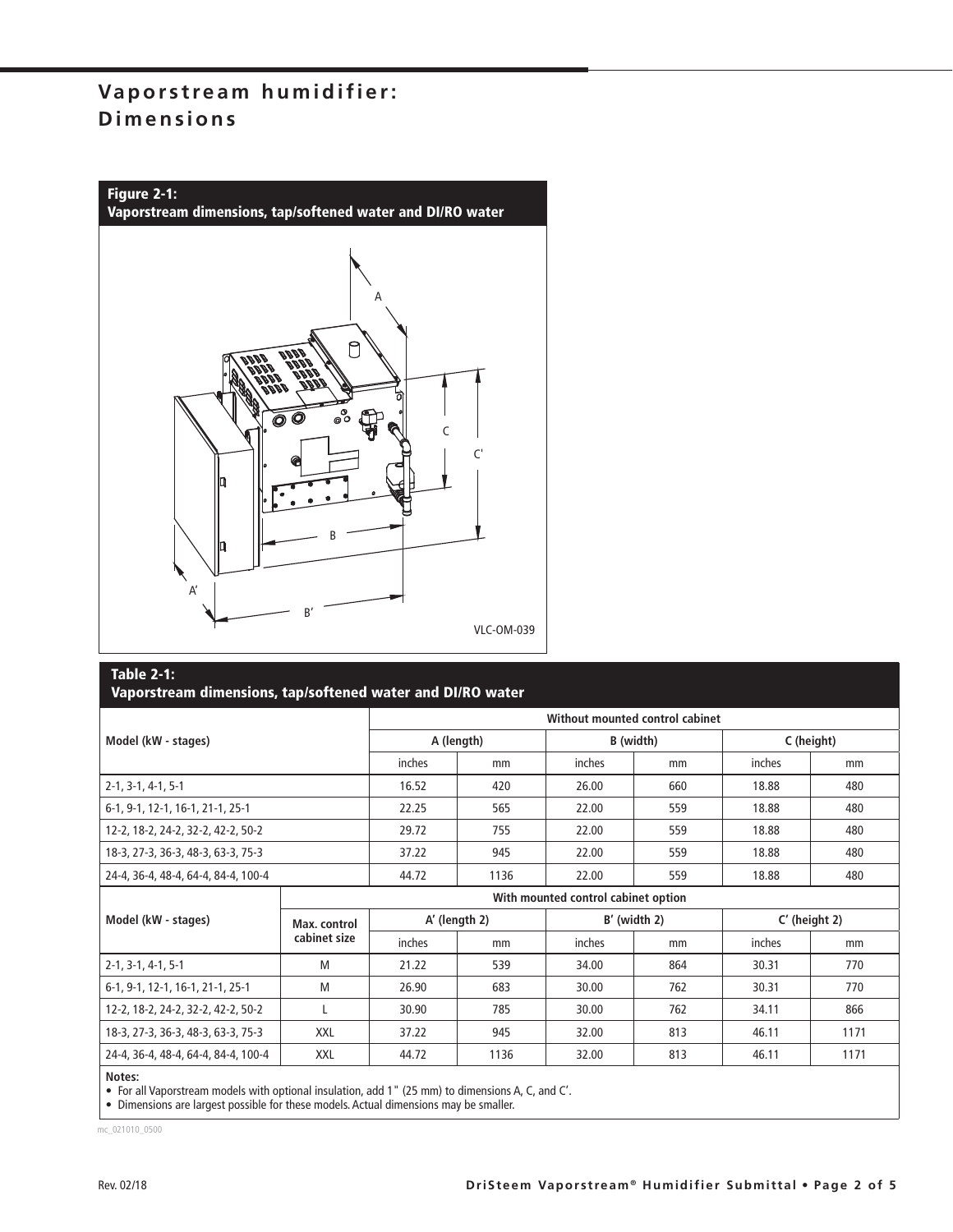## **Vaporstream humidifier: Weights and cabinet sizes**

| <b>Table 3-1:</b><br>Vaporstream weights and control cabinet sizes, tap/softened water and DI/RO water |                           |    |                                       |     |                                          |                          |                          |                          |                          |            |                          |                          |                          |                          |                          |
|--------------------------------------------------------------------------------------------------------|---------------------------|----|---------------------------------------|-----|------------------------------------------|--------------------------|--------------------------|--------------------------|--------------------------|------------|--------------------------|--------------------------|--------------------------|--------------------------|--------------------------|
| <b>Model</b>                                                                                           | <b>Shipping</b><br>weight |    | <b>Operating</b><br>weight $\ddot{t}$ |     | Control cabinet size*<br>(M, L, XL, XXL) |                          |                          |                          |                          |            |                          |                          |                          |                          |                          |
| (kW-<br>stages)                                                                                        |                           |    |                                       |     | Single-phase power                       |                          |                          |                          |                          |            | Three-phase power        |                          |                          |                          |                          |
|                                                                                                        | lbs                       | kg | lbs                                   | kg  | <b>120V</b>                              | 208V                     | 240V                     | 277V                     | 480V                     | 600V       | 208V                     | 240V                     | 277V                     | 480V                     | 600V                     |
| $2 - 1$                                                                                                | 35                        | 16 | 79                                    | 36  | M                                        | M                        | M                        | M                        | M                        | M          |                          | $\overline{\phantom{0}}$ | $\overline{\phantom{0}}$ |                          |                          |
| $3-1$                                                                                                  | 35                        | 16 | 79                                    | 36  | M                                        | M                        | M                        | M                        | M                        | M          | $\overline{\phantom{0}}$ | $\sim$                   | $\overline{\phantom{0}}$ | $\overline{\phantom{0}}$ |                          |
| $4-1$                                                                                                  | 35                        | 16 | 79                                    | 36  | M                                        | M                        | M                        | M                        | M                        | M          | —<br>—                   | $\overline{\phantom{0}}$ | —                        |                          | —                        |
| $5-1$                                                                                                  | 35                        | 16 | 79                                    | 36  | M                                        | M                        | M                        | M                        | M                        | M          |                          | $\overline{\phantom{0}}$ | $\overline{\phantom{0}}$ | $\overline{\phantom{0}}$ | $\overline{\phantom{0}}$ |
| $6-1$                                                                                                  | 57                        | 26 | 157                                   | 71  | $\overline{\phantom{0}}$                 | M                        | M                        | M                        | M                        | M          | M                        | M                        | M                        | M                        | M                        |
| $9 - 1$                                                                                                | 57                        | 26 | 157                                   | 71  |                                          | M                        | M                        | M                        | M                        | M          | M                        | M                        | M                        | M                        | M                        |
| $12 - 1$                                                                                               | 57                        | 26 | 157                                   | 71  | $\overline{\phantom{0}}$                 | —                        | $\overline{\phantom{0}}$ | M                        | M                        | M          | M                        | M                        | M                        | M                        | M                        |
| $16-1$                                                                                                 | 57                        | 26 | 157                                   | 71  | $\overline{\phantom{0}}$                 | $\overline{\phantom{0}}$ | $\overline{\phantom{0}}$ |                          | M                        | M          | M                        | M                        | M                        | M                        | M                        |
| $21 - 1$                                                                                               | 57                        | 26 | 157                                   | 71  |                                          | $\overline{\phantom{0}}$ |                          |                          | M                        | M          | $\overline{\phantom{0}}$ |                          | M                        | M                        | M                        |
| $25-1$                                                                                                 | 57                        | 26 | 157                                   | 71  | $\overline{\phantom{0}}$                 | $\equiv$                 | $\overline{\phantom{0}}$ | $\equiv$                 | $\overline{\phantom{0}}$ | M          | $\overline{\phantom{0}}$ | $\equiv$                 |                          | M                        | M                        |
| $12 - 2$                                                                                               | 79                        | 36 | 237                                   | 108 | $\overline{\phantom{0}}$                 | L                        | L                        | $\mathsf{L}$             | L                        | Г          | L                        | L                        | L                        | Г                        | Г                        |
| $18-2$                                                                                                 | 79                        | 36 | 237                                   | 108 | $\overline{\phantom{0}}$                 | L                        | L                        | Г                        | L                        | Г          | L                        | L                        | L                        | Г                        | Г                        |
| $24-2$                                                                                                 | 79                        | 36 | 237                                   | 108 | $\overline{\phantom{0}}$                 | $\overline{\phantom{0}}$ | $\overline{\phantom{0}}$ | L                        | L                        | Г          | L                        | L                        | L                        | Г                        | Г                        |
| $32 - 2$                                                                                               | 79                        | 36 | 237                                   | 108 | $\overline{\phantom{0}}$                 | $\overline{\phantom{0}}$ | $\overline{\phantom{0}}$ | $\overline{\phantom{0}}$ | L                        | L          | L                        | L                        | L                        | Г                        | L                        |
| $42 - 2$                                                                                               | 79                        | 36 | 237                                   | 108 | $\overline{\phantom{0}}$                 | $\overline{\phantom{0}}$ | $\overline{\phantom{0}}$ |                          | L                        | L          | $\overline{\phantom{0}}$ | $\overline{\phantom{0}}$ | L                        | Г                        | Г                        |
| $50 - 2$                                                                                               | 79                        | 36 | 237                                   | 108 | —                                        | $\overline{\phantom{0}}$ | $\overline{\phantom{0}}$ |                          | $\overline{\phantom{0}}$ | L          | —                        | $\overline{\phantom{0}}$ | $\overline{\phantom{0}}$ | Г                        | Г                        |
| $18-3$                                                                                                 | 110                       | 50 | 326                                   | 148 | $\overline{\phantom{0}}$                 | L                        | L                        | L                        | L                        | L          | L                        | L                        | L                        | Г                        | L                        |
| $27-3$                                                                                                 | 110                       | 50 | 326                                   | 148 | $\overline{\phantom{0}}$                 | XL                       | L                        | L                        | L                        | L          | L                        | L                        | L                        | L                        | L                        |
| $36-3$                                                                                                 | 110                       | 50 | 326                                   | 148 | $\overline{\phantom{0}}$                 | $\overline{\phantom{0}}$ |                          | XL                       | L                        | Г          | L                        | L                        | L                        | Г                        | L                        |
| 48-3                                                                                                   | 110                       | 50 | 326                                   | 148 |                                          | —                        | —                        | $\overline{\phantom{0}}$ | L                        | <b>XXL</b> | XL                       | L                        | L                        | L                        | L                        |
| $63 - 3$                                                                                               | 110                       | 50 | 326                                   | 148 | $\overline{\phantom{0}}$                 | $\overline{\phantom{0}}$ | $\overline{\phantom{0}}$ | $\overline{\phantom{0}}$ | XL                       | XXL        | $\overline{\phantom{0}}$ | $\overline{\phantom{0}}$ | L                        | L                        | $\mathsf L$              |
| $75-3$                                                                                                 | 110                       | 50 | 326                                   | 148 |                                          |                          |                          |                          |                          | XXL        | $\overline{\phantom{0}}$ |                          |                          | L                        | <b>XXL</b>               |
| $24 - 4$                                                                                               | 153                       | 70 | 427                                   | 194 | $\overline{\phantom{0}}$                 | L                        | L                        | L                        | L                        | L          | L                        | L                        | L                        | L                        | L                        |
| $36 - 4$                                                                                               | 153                       | 70 | 427                                   | 194 | $\overline{\phantom{0}}$                 | XL                       | XL                       | XL                       | L                        | L          | Г                        | L                        | L                        | Г                        | Г                        |
| 48-4                                                                                                   | 153                       | 70 | 427                                   | 194 | $\overline{\phantom{0}}$                 | $\overline{\phantom{0}}$ | $\overline{\phantom{0}}$ | XL                       | $\mathsf L$              | L          | XL                       | L                        | L                        | Г                        | L                        |
| $64 - 4$                                                                                               | 153                       | 70 | 427                                   | 194 | $\overline{\phantom{0}}$                 | -                        | $\overline{\phantom{0}}$ | —                        | XL                       | XXL        | XL                       | XL                       | XL                       | Г                        | Г                        |
| $84 - 4$                                                                                               | 153                       | 70 | 427                                   | 194 |                                          | $\overline{\phantom{0}}$ |                          | —                        | XL                       | XXL        | —                        | $\overline{\phantom{0}}$ | XL                       | L                        | Г                        |
| $100 - 4$                                                                                              | 153                       | 70 | 427                                   | 194 | $\overline{\phantom{0}}$                 | $\overline{\phantom{0}}$ | $\overline{\phantom{0}}$ | $\overline{\phantom{0}}$ | $\equiv$                 | XXL        | $\overline{\phantom{0}}$ | $\overline{\phantom{0}}$ | $\overline{\phantom{0}}$ | Г                        | <b>XXL</b>               |

\* Control cabinet sizes in this table are for the largest required cabinet for each model. Depending on Vaporstream options chosen you may receive a smaller cabinet than the one shown in this table. Contact DriSteem if you need more detailed information about control cabinet sizes. See control cabinet dimensions in the next section.

† Operating weight does not include control cabinet. See control cabinet weights in the next section.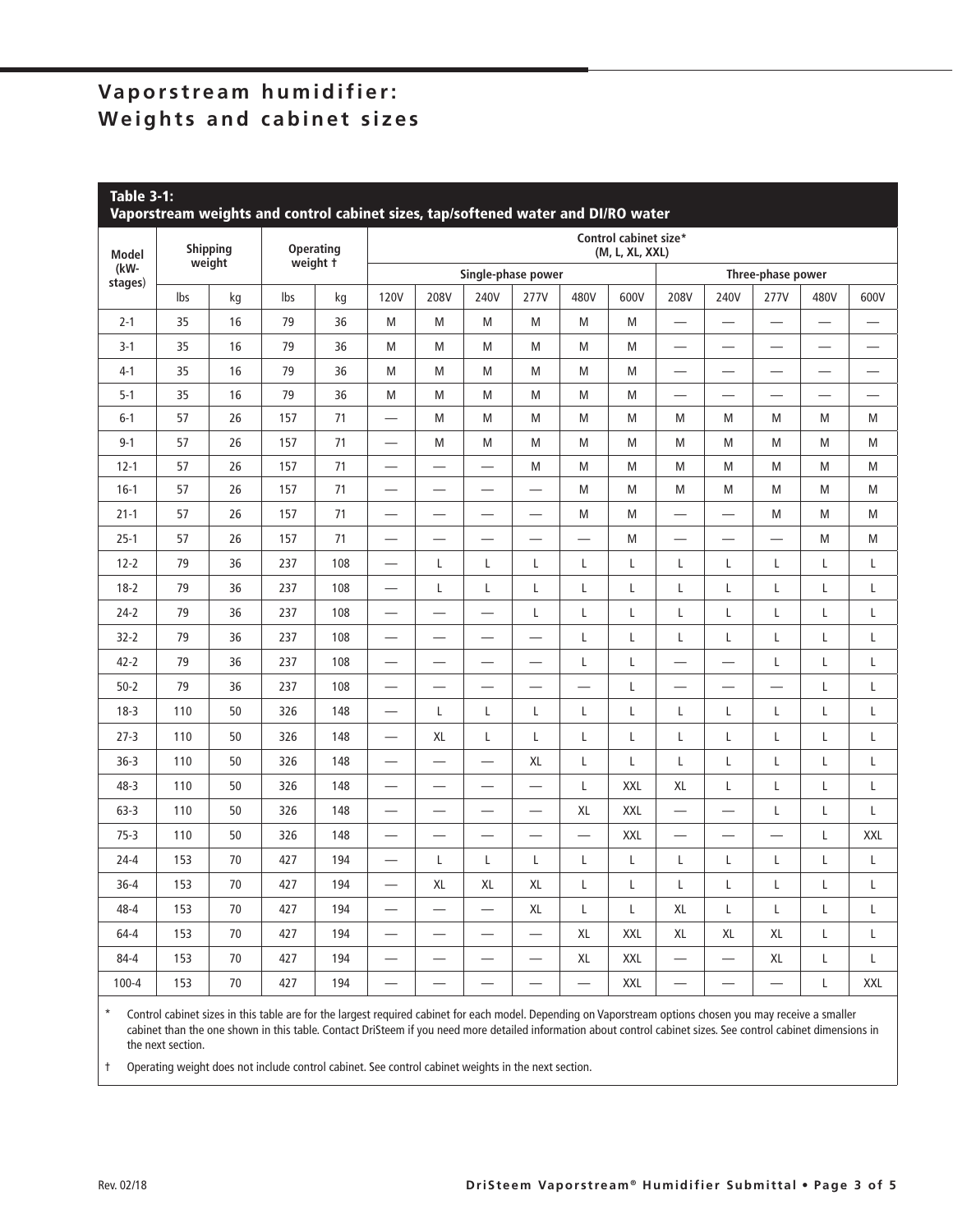## **Vaporstream humidifier: Control cabinet dimensions and clearance recommendations**

| <b>Table 4-1:</b><br><b>Standard control cabinet dimensions and weights</b> |                                               |                       |     |    |  |  |  |  |  |
|-----------------------------------------------------------------------------|-----------------------------------------------|-----------------------|-----|----|--|--|--|--|--|
| Cabinet                                                                     | <b>Cabinet dimensions</b><br>Shipping weight* |                       |     |    |  |  |  |  |  |
| size                                                                        | inches                                        | mm                    | lbs | kg |  |  |  |  |  |
| S                                                                           | $16h$ x $14w$ x 6 d                           | 406 h x 356 w x 152 d | 32  | 15 |  |  |  |  |  |
| M                                                                           | 20 h x 20 w x 7 d                             | 508 h x 508 w x 178 d | 55  | 25 |  |  |  |  |  |
|                                                                             | 24 h x 24 d x 7 d                             | 610 h x 610 w x 178 d | 73  | 33 |  |  |  |  |  |
| XL                                                                          | 30 h x 24 w x 9 d                             | 762 h x 610 w x 229 d | 91  | 41 |  |  |  |  |  |
| 36 h x 30 w x 9 d<br>914 h x 762 w x 229 d<br>62<br>136<br>XXL              |                                               |                       |     |    |  |  |  |  |  |
| * Weight does not include humidifier.                                       |                                               |                       |     |    |  |  |  |  |  |

mc\_021010\_0555